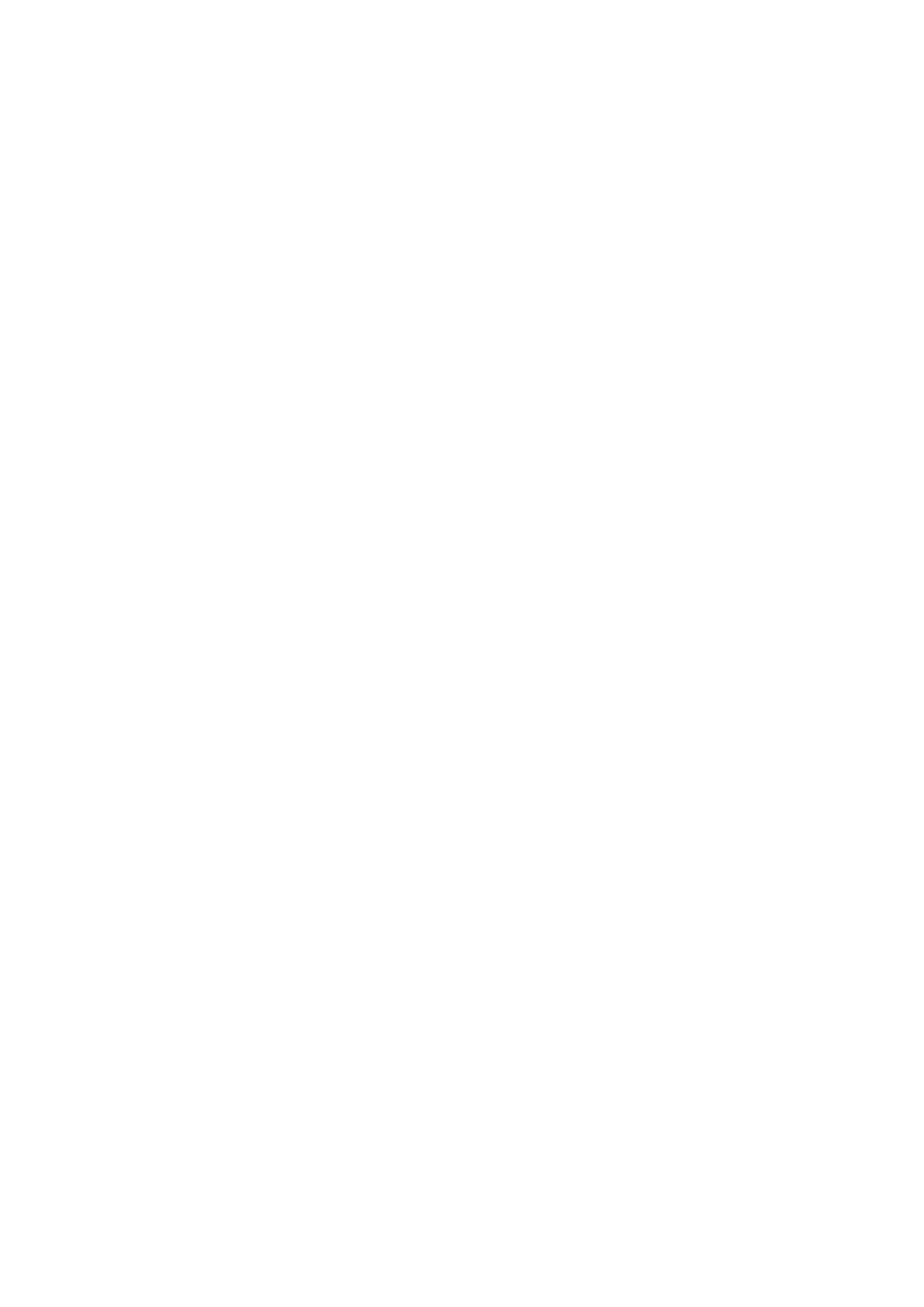# **PRODUCTIVITY COMMISSION**

# <span id="page-2-0"></span>Section 1: Agency overview and resources

# **1.1 STRATEGIC DIRECTION**

The Productivity Commission (the Commission) is the Australian Government's independent research and advisory body on a range of economic, social and environmental issues affecting the welfare of Australians. The Commission's work extends to the public and private sectors, including areas of State, Territory and local government, as well as federal responsibility.

As a review and advisory body, the Commission does not have responsibility for implementing Government programs. It carries out inquiry, research, advising and incidental functions prescribed under the *Productivity Commission Act 1998*.

The Commission contributes to well-informed policy decision-making and public understanding on matters relating to Australia's productivity and living standards, based on independent and transparent analysis that takes a community-wide perspective rather than just the interest of particular industries or groups. The Commission has four broad components of work:

- government commissioned projects;
- performance reporting and other services to government bodies;
- competitive neutrality complaints activities; and
- supporting research and activities and statutory annual reporting.

It is anticipated the Commission's work in 2011-12 and the forward years will be integral to the national reform agenda. The Commission will continue to examine a variety of economic, social and environmental issues through its public inquiry and commissioned research program. Commissioned projects currently underway and carrying over into 2011-12 include: inquiries into *Disability Care and Support*, *Australia's Urban Water Sector, Economic Regulation of Airport Services, Economic Structure and Performance of the Australian Retail Industry*; studies of the *Education and Training Workforce — Early Childhood Development,* and *Schools;* and a continuation of the stream of work dealing with *Performance Benchmarking of Australian Business Regulation* and *Review of Regulatory Burdens on Business*.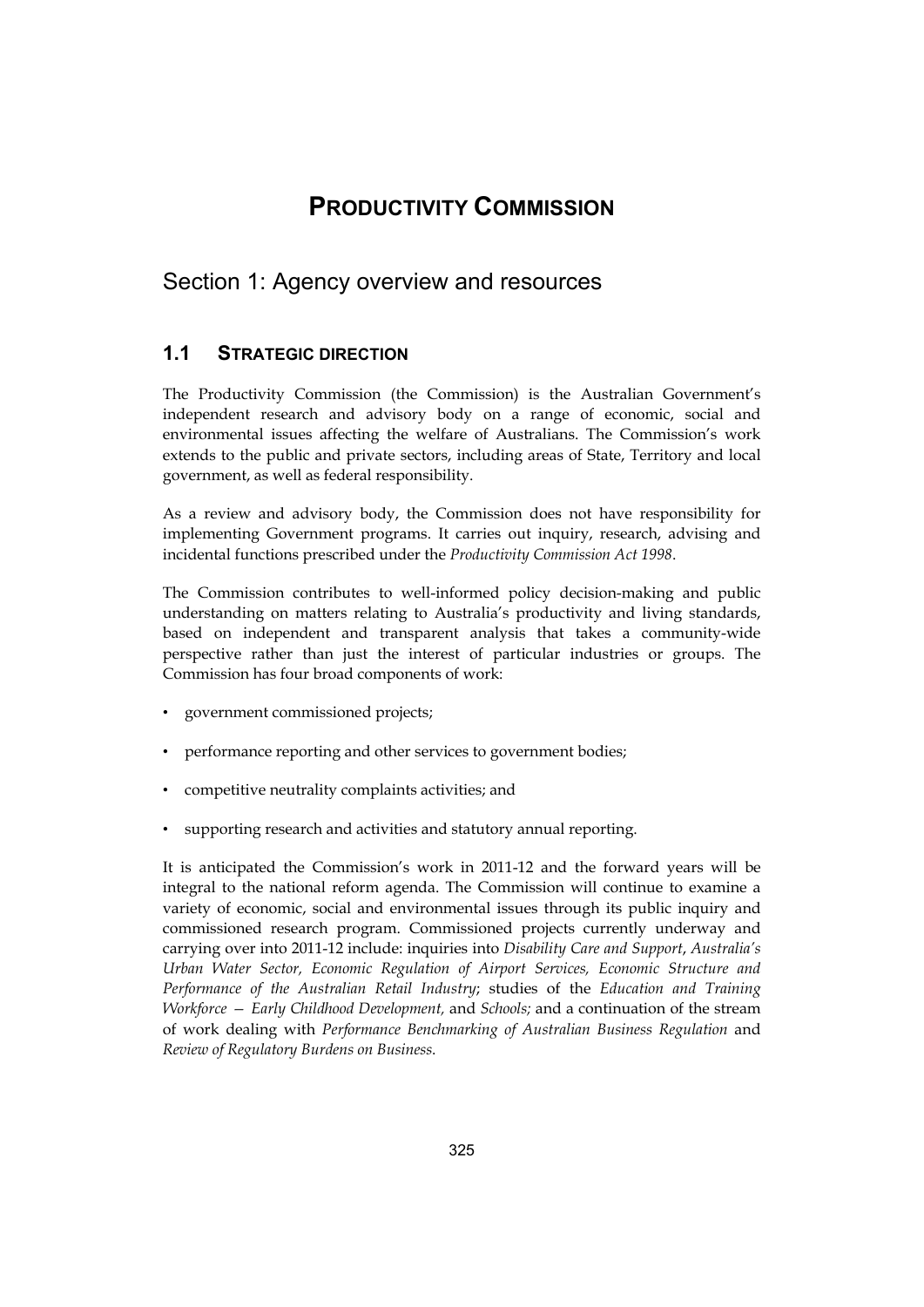#### *Productivity Commission Budget Statements*

Several of the commissioned projects have been initiated by the Council of Australian Governments (COAG). The Commission is also working with Australia's jurisdictions in respect of standing research responsibilities and specific projects. In particular, the Commission is providing cross-jurisdictional reporting to COAG on performance of government services; indicators of Indigenous disadvantage; and expenditure on services to Indigenous Australians. The Commission prepares and reports performance information to the COAG Reform Council in respect of the *Intergovernmental Agreement on Federal Financial Relations*. The Commission is also undertaking data development, modelling and analysis to report on the economic impacts and benefits of COAG's agreed reform agenda.

The Australian Government Competitive Neutrality Complaints Office (AGCNCO) is an autonomous office located within the Commission. Its function is to receive and investigate complaints and provide advice to the Assistant Treasurer on the application of competitive neutrality arrangements. AGCNCO also provides informal advice on, and assists agencies in, implementing competitive neutrality requirements.

The Commission has a statutory mandate to undertake research to complement its other activities. The supporting research program includes work on productivity performance and its determinants, environmental and resources management, labour markets (including social dimensions) and development of economic models and frameworks. The Commission's most recent research reports and staff working papers released in 2010-11 include *Population and Migration — Understanding the Numbers, Labour Force Participation of Women Over 45,* and *Childhood Obesity — An Economic Perspective*. A full list of the Commission's research reports and staff working papers is provided on the Commission's website.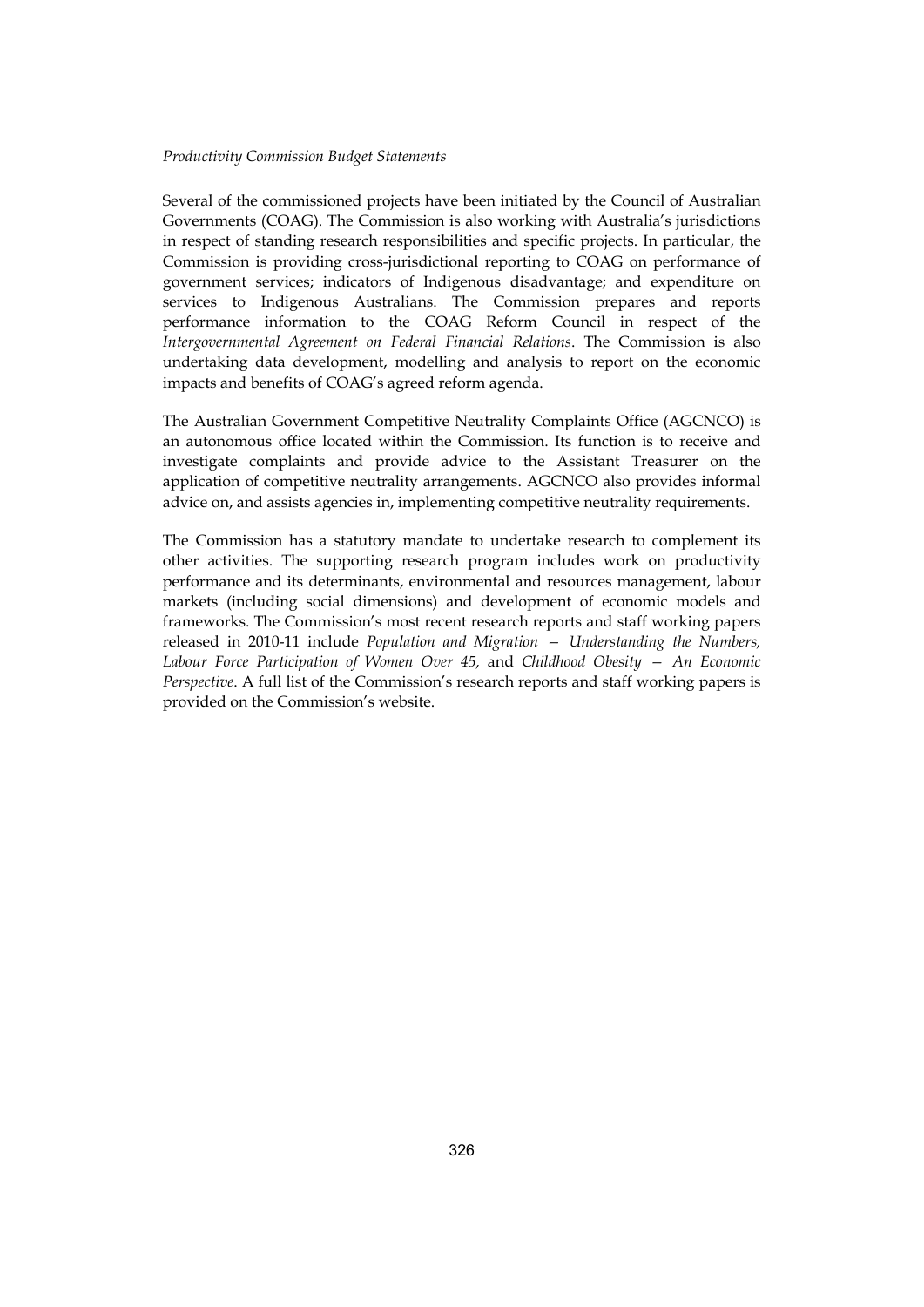# **1.2 AGENCY RESOURCE STATEMENT**

Table 1.1 shows the total resources from all sources. The table summarises how resources will be applied by outcome and by departmental classification.

#### **Table 1.1: Productivity Commission resource statement — Budget estimates for 2011-12 as at Budget May 2011**

|                                         | Estimate                 | Proposed        | Total                | Actual        |
|-----------------------------------------|--------------------------|-----------------|----------------------|---------------|
|                                         | of prior                 | at Budget       | Ξ<br>estimate        | available     |
|                                         | year amounts             |                 |                      | appropriation |
|                                         | available in             |                 |                      |               |
|                                         | 2011-12                  | 2011-12         | 2011-12              | 2010-11       |
|                                         | \$'000                   | \$'000          | \$'000               | \$'000        |
| <b>Ordinary annual services</b>         |                          |                 |                      |               |
| <b>Departmental</b>                     |                          |                 |                      |               |
| Prior year departmental appropriation   | 9.336                    | 4               | 9.336                |               |
| Departmental appropriation <sup>3</sup> |                          | 34.448          | 34.448               | 41,424        |
| Receipts from other sources (s31)       | $\overline{\phantom{a}}$ | 10 <sup>1</sup> | $\overline{2}$<br>10 | 10            |
| Total net resourcing for the            |                          |                 |                      |               |
| <b>Productivity Commission</b>          | 9,336                    | 34,458          | 43,794               | 41,434        |

1. Appropriation Bill (No. 1) 2011-12.

2. Receipts received under s31 of the *Financial Management and Accountability Act 1997*.

3. Includes \$0.34 million in 2011-12 for the departmental capital budget (also refer to Table 3.2.5).

4. Estimated adjusted balance carried from previous year for annual appropriations.

# **1.3 BUDGET MEASURES**

 Budget measures relating to the Commission are detailed in Budget Paper No. 2, *Budget Measures 2011-12* and are summarised below.

|                                 |         | 2010-11    |                          | 2011-12     | 2012-13 |            | 2013-14 | 2014-15    |
|---------------------------------|---------|------------|--------------------------|-------------|---------|------------|---------|------------|
|                                 | Program | \$'000     |                          | \$'000      |         | \$'000     | \$'000  | \$'000     |
| <b>Expense measures</b>         |         |            |                          |             |         |            |         |            |
| Efficiency dividend - temporary |         |            |                          |             |         |            |         |            |
| increase in the rate            | 1.1     |            | $\overline{\phantom{a}}$ | (173)       |         | (348)      | (438)   | (530)      |
| Effective Carbon Prices in Key  |         |            |                          |             |         |            |         |            |
| Economies - study <sup>1</sup>  | 1.1     |            | $\overline{\phantom{a}}$ |             |         |            |         |            |
| Total expense measures          |         |            | -                        | (173)       |         | (348)      | (438)   | (530)      |
| <b>Related capital</b>          |         |            |                          |             |         |            |         |            |
| Efficiency dividend - temporary |         |            |                          |             |         |            |         |            |
| increase in the rate            | 1.1     |            | $\overline{\phantom{a}}$ | (2)         |         | (4)        | (5)     | (17)       |
| <b>Total related capital</b>    |         |            | $\overline{\phantom{0}}$ | (2)         |         | (4)        | (5)     | (17)       |
| The Commission<br>received      | \$2.643 | million in | 2010-11                  | this<br>for | measure | the<br>in. | 2010-11 | Additional |
|                                 |         |            |                          |             |         |            |         |            |

### **Table 1.2: Productivity Commission 2011-12 Budget measures**

Estimates.

Prepared on a government finance statistics (fiscal) basis.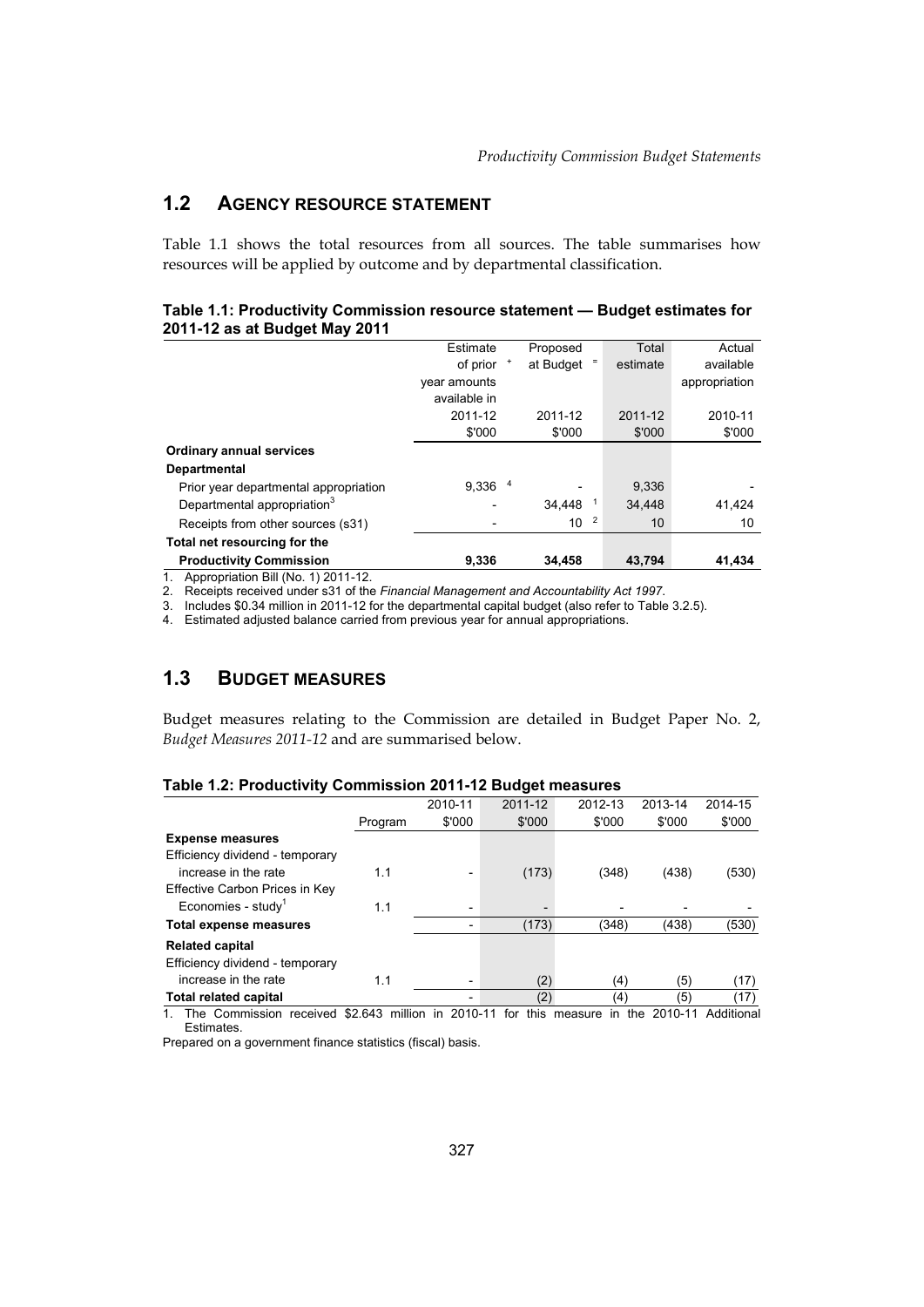# Section 2: Outcomes and planned performance

# **2.1 OUTCOMES AND PERFORMANCE INFORMATION**

 Government outcomes are the intended results, impacts or consequences of actions by the Government on the Australian community. Commonwealth programs are the primary vehicle by which government agencies achieve the intended results of their outcome statements. Agencies are required to identify the programs which contribute to Government outcomes over the budget and forward years.

The Commission's outcome is described below, specifying the strategy, program, objective, deliverables and key performance indicators used to assess and monitor the performance of the Commission.

**Outcome 1: Well-informed policy decision-making and public understanding on matters relating to Australia's productivity and living standards, based on independent and transparent analysis from a community-wide perspective** 

### **Outcome 1 strategy**

The Commission's activities derive from its statutory functions outlined in the *Productivity Commission Act 1998* and reported in detail in the Annual Report. The Commission aims to demonstrate its effectiveness by reporting annually on the relevance, quality, timeliness and cost-effectiveness of its activities.

#### **Outcome expense statement**

Table 2.1 provides an overview of the total expenses for Outcome 1.

#### **Table 2.1: Budgeted expenses for Outcome 1**

| Average staffing level (number)                             | 194       | 183       |
|-------------------------------------------------------------|-----------|-----------|
|                                                             | 2010-11   | 2011-12   |
|                                                             |           |           |
| <b>Total expenses for Outcome 1</b>                         | 38.257    | 35,172    |
| Expenses not requiring appropriation in the budget year     | 968       | 1,065     |
| Departmental appropriation                                  | 37.289    | 34.107    |
| Departmental expenses                                       |           |           |
| <b>Program 1: Productivity Commission</b>                   |           |           |
|                                                             | \$'000    | \$'000    |
| transparent analysis from a community-wide perspective      | expenses  | expenses  |
| productivity and living standards, based on independent and | actual    | Estimated |
| public understanding on matters relating to Australia's     | Estimated |           |
| Outcome 1: Well-informed policy decision-making and         | 2010-11   | 2011-12   |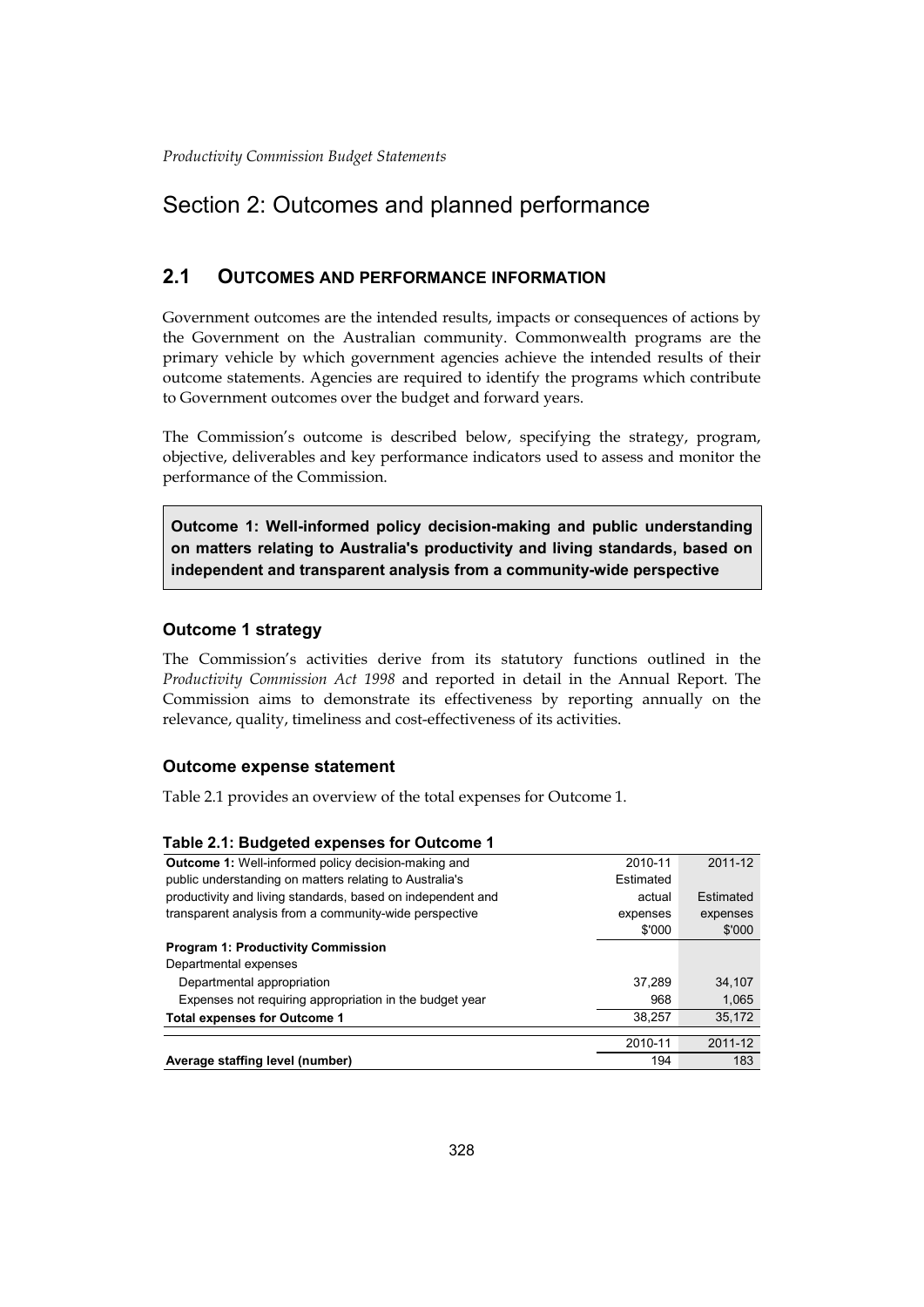### **Contributions to Outcome 1**

#### **Program 1.1: Productivity Commission**

#### **Program objective**

 standards, based on independent and transparent analysis from a community-wide The Commission's objective is to contribute to well-informed policy decision-making and public understanding on matters relating to Australia's productivity and living perspective.

#### **Program expenses**

The decrease in expenses from 2010-11 is primarily due to ceasing funding for the study into emission reduction policies in key economies received in the 2010-11 Additional Estimates.

#### **Table 2.2: Program expenses**

|                                    | 2010-11 | 2011-12       | 2012-13 | 2013-14 | 2014-15 |
|------------------------------------|---------|---------------|---------|---------|---------|
|                                    | Revised |               | Forward | Forward | Forward |
|                                    | budget  | <b>Budget</b> | vear 1  | vear 2  | year 3  |
|                                    | \$'000  | \$'000        | \$'000  | \$'000  | \$'000  |
| Annual departmental expenses       |         |               |         |         |         |
| Departmental items                 | 38.257  | 35.172        | 35.253  | 35.428  | 35,578  |
| <b>Total departmental expenses</b> | 38.257  | 35.172        | 35.253  | 35.428  | 35.578  |

#### **Program deliverables**

The Commission will deliver:

- • public inquiry reports (for example, the inquiry report on *Disability Care and Support*), and reports concerning other commissioned work (such as the continuation of the *Performance Benchmarking of Australian Business Regulation*  study);
- • government services performance reports including Australian Government or State or Territory service provision, key indicators of Indigenous disadvantage, and the Indigenous expenditure report;
- investigation of competitive neutrality complaints and associated activities such as research, advice and education; and
- • statutory annual reporting including the *Trade and Assistance Review*; Commission research and staff working papers prepared in support of the Commission's inquiry program and to contribute to better understanding of public policy issues; and associated activities such as submissions, conference reports and speeches delivered by the Chairman, Commissioners and Commission staff.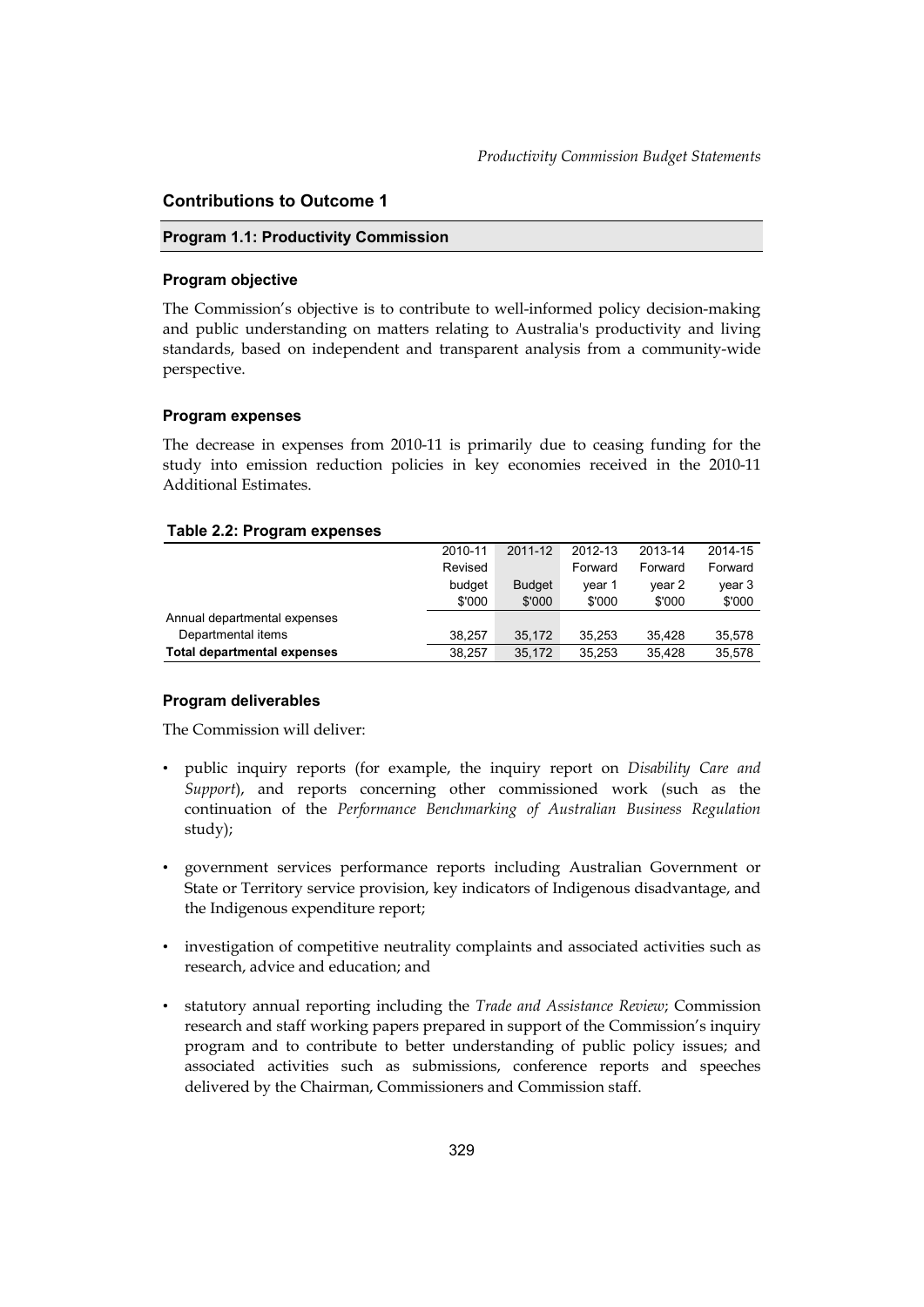### **Program key performance indicators**

The Commission aims to complete projects, reports and associated activities that are:

- high quality;
- useful to stakeholders; and
- timely.

Indicators of performance include:

- the Commission's work being widely referenced in public policy forums;
- projects and reports are completed in accordance with commissioned timelines; and
- independent and transparent processes are followed.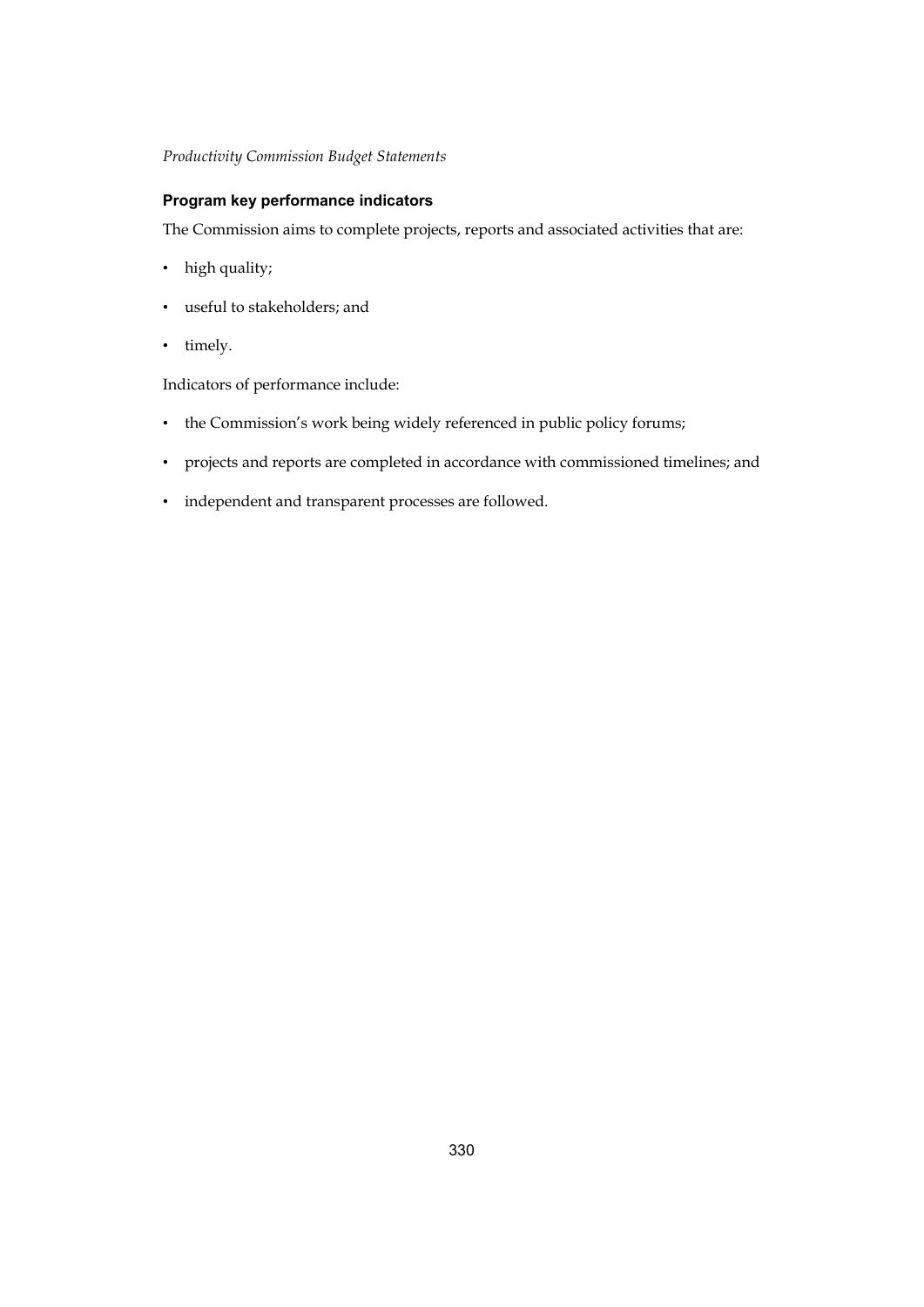# Section 3: Explanatory tables and budgeted financial statements

Section 3 presents explanatory tables and budgeted financial statements which provide a comprehensive snapshot of agency finances for the budget year 2011-12. It explains how budget plans are incorporated into the financial statements and provides further details of the reconciliation between appropriations and program expenses, movements in administered funds, special accounts and government Indigenous expenditure.

# **3.1 EXPLANATORY TABLES**

# **3.1.1 Movement of administered funds between years**

The Commission does not have any administered funds.

# **3.1.2 Special accounts**

Special accounts provide a means to set aside and record amounts used for specified purposes. Special accounts can be created by a Finance Minister's Determination under the *Financial Management and Accountability Act 1997* or under separate enabling legislation. Table 3.1.2 shows the expected additions (receipts) and reductions (payments) for each account used by the Commission.

#### **Table 3.1.2: Estimates of special account cash flows and balances**

|                                   |         | Opening | Receipts                 | Payments                 | Adjustments | Closing |
|-----------------------------------|---------|---------|--------------------------|--------------------------|-------------|---------|
|                                   |         | balance |                          |                          |             | balance |
|                                   |         | 2011-12 | 2011-12                  | 2011-12                  | 2011-12     | 2011-12 |
|                                   |         | 2010-11 | 2010-11                  | 2010-11                  | 2010-11     | 2010-11 |
|                                   | Outcome | \$'000  | \$'000                   | \$'000                   | \$'000      | \$'000  |
| <b>Other Trust Moneys Account</b> |         | ۰       | ۰.                       |                          |             |         |
|                                   |         | -       | ٠                        | $\overline{\phantom{0}}$ |             |         |
| <b>Total special accounts</b>     |         |         |                          |                          |             |         |
| 2011-12 Budget estimate           |         |         |                          |                          |             |         |
| Total special accounts            |         |         |                          |                          |             |         |
| 2010-11 estimate actual           |         | ٠       | $\overline{\phantom{0}}$ |                          |             |         |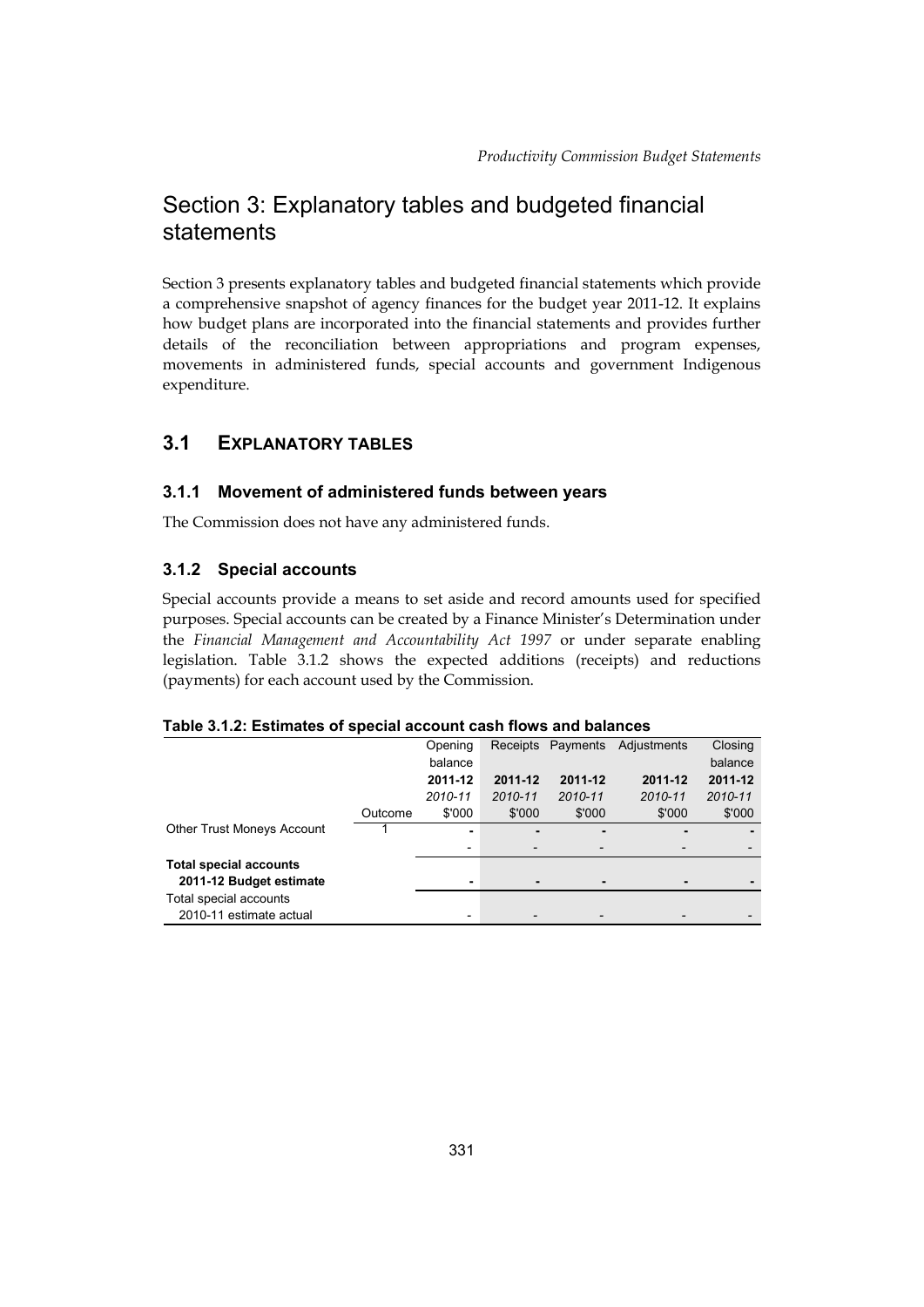### **3.1.3 Australian Government Indigenous Expenditure**

|                                |        | Appropriations |         | Other  | Total                    | Program |     |
|--------------------------------|--------|----------------|---------|--------|--------------------------|---------|-----|
|                                | Bill   | Bill           | Special | Total  |                          |         |     |
|                                | No. 1  | No. 2          | approp  | approp |                          |         |     |
|                                | \$'000 | \$'000         | \$'000  | \$'000 | \$'000                   | \$'000  |     |
| <b>Productivity Commission</b> |        |                |         |        |                          |         |     |
| Outcome 1                      |        |                |         |        |                          |         |     |
| Departmental 2011-12           | 887    | $\blacksquare$ | ٠       | 887    | ۰                        | 887     | 1.1 |
| Departmental 2010-11           | 1.352  | -              | ٠       | 1.352  | $\overline{\phantom{a}}$ | 1.352   | 1.1 |

#### **Table 3.1.3: Australian Government Indigenous Expenditure**

# **3.2 BUDGETED FINANCIAL STATEMENTS**

# **3.2.1 Differences in agency resourcing and financial statements**

There are no differences between agency resourcing and financial statements.

# **3.2.2 Analysis of budgeted financial statements**

The Commission is budgeting for a break-even result in 2011-12 and the forward estimate years. The decrease in revenue in 2011-12 is primarily due to ceasing funding for the study into emission reduction policies in key economies received in the 2010-11 Additional Estimates. There is a corresponding decrease in operating expenses.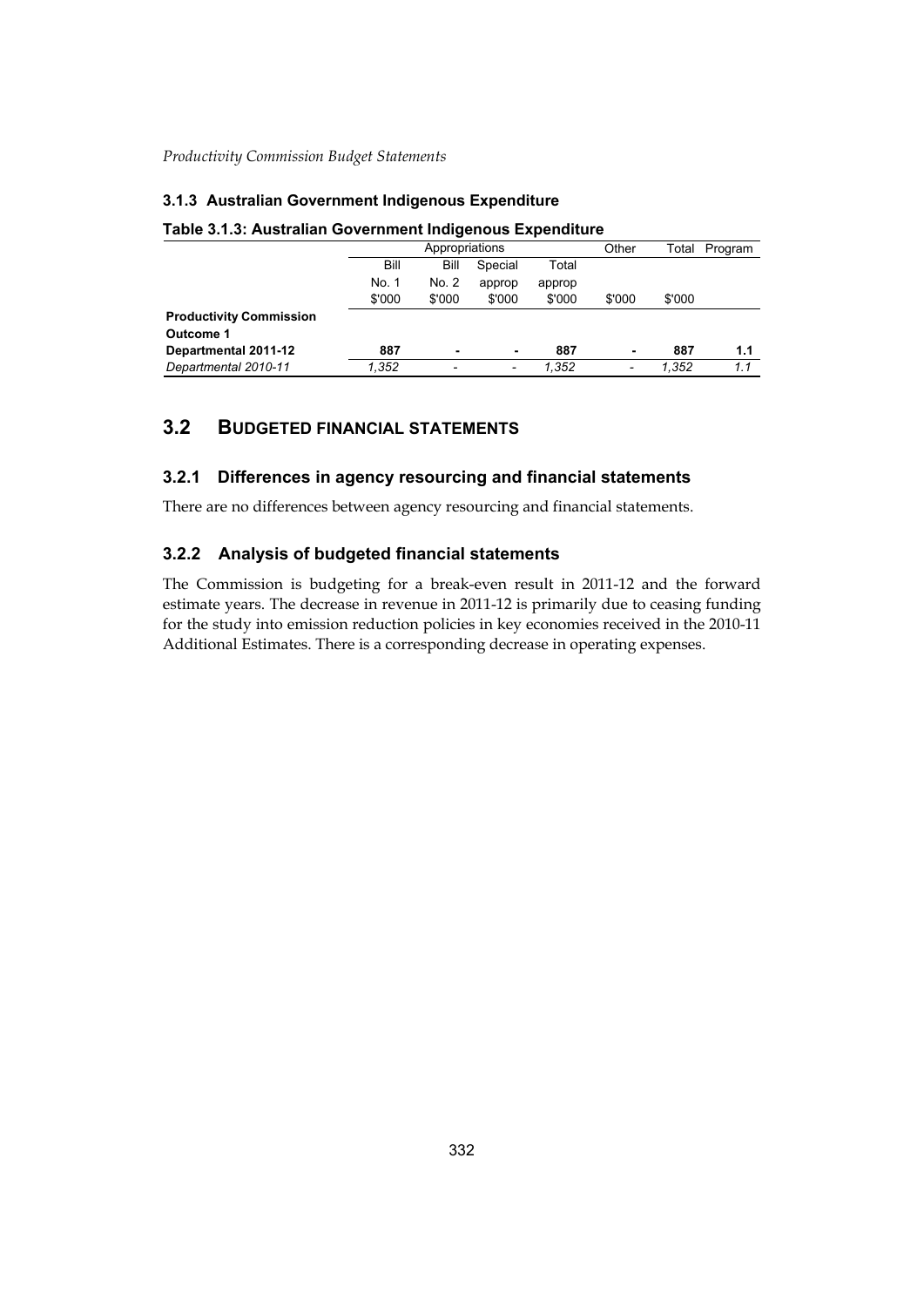# **3.2.3 Budgeted financial statements tables**

|                                                                     | Estimated | <b>Budget</b> | Forward  | Forward  | Forward  |
|---------------------------------------------------------------------|-----------|---------------|----------|----------|----------|
|                                                                     | actual    | estimate      | estimate | estimate | estimate |
|                                                                     | 2010-11   | 2011-12       | 2012-13  | 2013-14  | 2014-15  |
|                                                                     | \$'000    | \$'000        | \$'000   | \$'000   | \$'000   |
| <b>EXPENSES</b>                                                     |           |               |          |          |          |
| Employee benefits                                                   | 26,698    | 25,198        | 25,126   | 25,081   | 25,291   |
| Supplier                                                            | 10,591    | 8,944         | 9,147    | 9,367    | 9,407    |
| Depreciation and amortisation                                       | 935       | 1,030         | 980      | 980      | 880      |
| Finance costs                                                       | 33        |               |          |          |          |
| <b>Total expenses</b>                                               | 38,257    | 35,172        | 35,253   | 35,428   | 35,578   |
| LESS:                                                               |           |               |          |          |          |
| <b>OWN-SOURCE INCOME</b>                                            |           |               |          |          |          |
| <b>Revenue</b>                                                      |           |               |          |          |          |
| Sale of goods and rendering                                         |           |               |          |          |          |
| of services                                                         | 10        | 10            | 10       | 10       | 10       |
| <b>Total revenue</b>                                                | 10        | 10            | 10       | 10       | 10       |
| Gains                                                               |           |               |          |          |          |
| Other                                                               | 33        | 35            | 35       | 35       | 35       |
| <b>Total gains</b>                                                  | 33        | 35            | 35       | 35       | 35       |
| Total own-source income                                             | 43        | 45            | 45       | 45       | 45       |
| Net cost of (contribution by)                                       |           |               |          |          |          |
| services                                                            | 38,214    | 35,127        | 35,208   | 35,383   | 35,533   |
| Appropriation revenue                                               | 37,279    | 34,097        | 34,228   | 34,403   | 34,653   |
| Surplus (deficit) attributable to the                               |           |               |          |          |          |
| <b>Australian Government</b>                                        | (935)     | (1,030)       | (980)    | (980)    | (880)    |
| Note: Reconciliation of operating result attributable to the agency |           |               |          |          |          |
|                                                                     | 2010-11   | 2011-12       | 2012-13  | 2013-14  | 2014-15  |
|                                                                     | \$'000    | \$'000        | \$'000   | \$'000   | \$'000   |
| Operating result attributable to the                                |           |               |          |          |          |
| <b>Australian Government</b>                                        | (935)     | (1,030)       | (980)    | (980)    | (880)    |
| Plus non-appropriated expenses                                      |           |               |          |          |          |
| depreciation and amortisation                                       |           |               |          |          |          |
| expenses                                                            | 935       | 1,030         | 980      | 980      | 880      |
| Operating result attributable to the                                |           |               |          |          |          |
| <b>Productivity Commission</b>                                      |           |               |          |          |          |
|                                                                     |           |               |          |          |          |

#### **Table 3.2.1: Budgeted departmental comprehensive income statement (for the period ended 30 June)**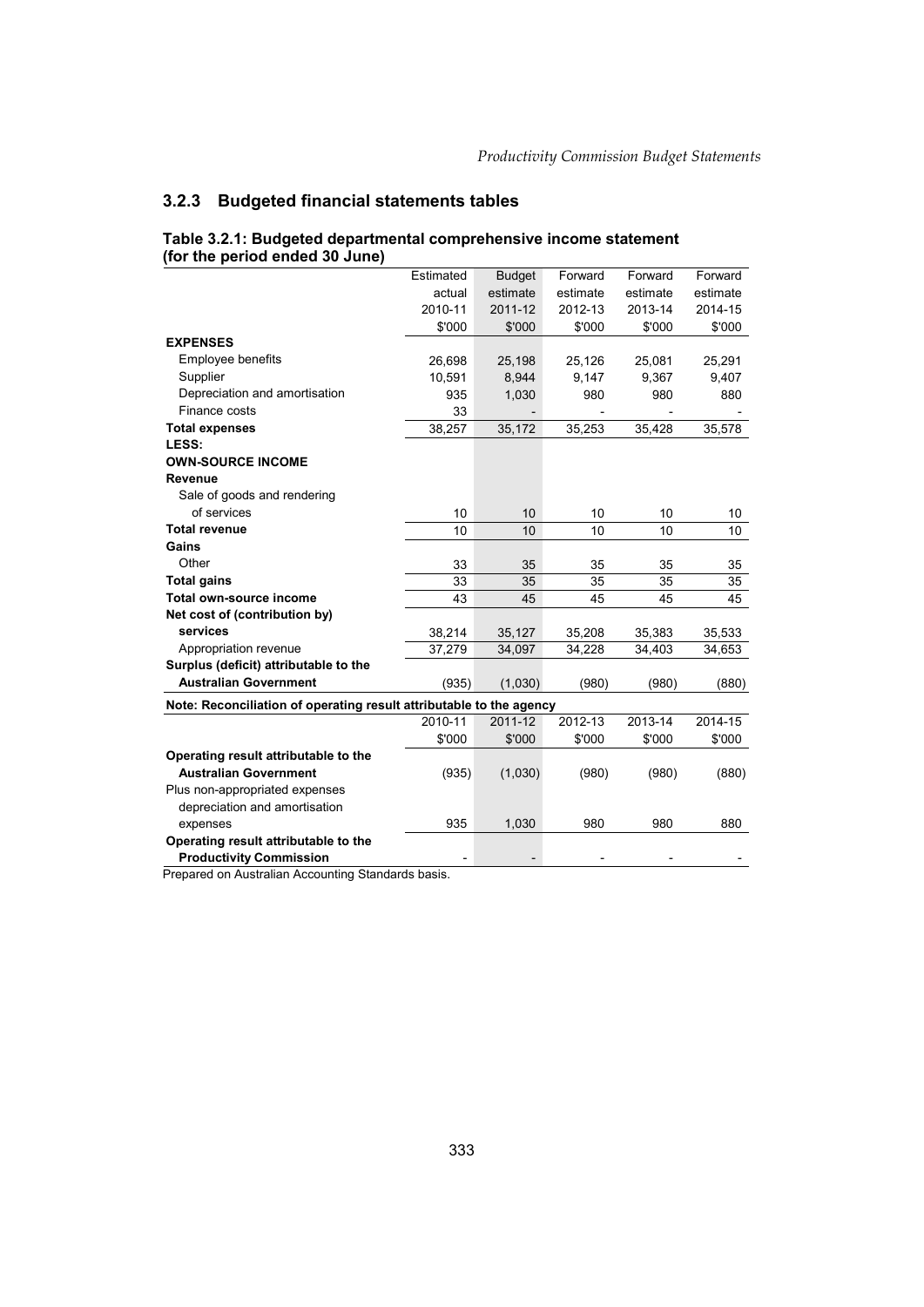#### **Table 3.2.2: Budgeted departmental balance sheet (as at 30 June)**

| estimate<br>actual<br>estimate<br>estimate<br>2011-12<br>2012-13<br>2013-14<br>2010-11 | estimate<br>2014-15 |
|----------------------------------------------------------------------------------------|---------------------|
|                                                                                        |                     |
|                                                                                        |                     |
| \$'000<br>\$'000<br>\$'000<br>\$'000                                                   | \$'000              |
| <b>ASSETS</b>                                                                          |                     |
| <b>Financial assets</b>                                                                |                     |
| 420<br>420<br>420<br>420<br>Cash and equivalents                                       | 420                 |
| 9,731<br>10,136<br>10,389<br>Trade and other receivables<br>9,451                      | 11,197              |
| <b>Total financial assets</b><br>9,871<br>10,151<br>10,556<br>10,809                   | 11,617              |
| <b>Non-financial assets</b>                                                            |                     |
| Land and buildings<br>6,315<br>4,981<br>4,314<br>5,648                                 | 3,649               |
| 256<br>604<br>468<br>49<br>Infrastructure, plant and equipment                         | 122                 |
| Intangibles<br>90<br>84<br>79<br>73                                                    | 68                  |
| 522<br>522<br>Other<br>522<br>522                                                      | 522                 |
| <b>Total non-financial assets</b><br>7,531<br>5,838<br>6,722<br>4,958                  | 4,361               |
| <b>Total assets</b><br>17,402<br>16,873<br>16,394<br>15,767                            | 15,978              |
| <b>LIABILITIES</b>                                                                     |                     |
| <b>Provisions</b>                                                                      |                     |
| 9,609<br>9,759<br>9,909<br>Employees<br>9,909                                          | 9,909               |
| 9,609<br>9,909<br><b>Total provisions</b><br>9,759<br>9,909                            | 9,909               |
| <b>Payables</b>                                                                        |                     |
| 371<br><b>Suppliers</b><br>371<br>371<br>371                                           | 371                 |
| 371<br>371<br>371<br>371<br><b>Total payables</b>                                      | 371                 |
| <b>Total liabilities</b><br>9,980<br>10,130<br>10,280<br>10,280                        | 10,280              |
| 7,422<br>6,114<br>6,743<br>5,487<br><b>Net assets</b>                                  | 5,698               |
| <b>EQUITY</b>                                                                          |                     |
| 1,804<br>2,155<br>2,506<br>2,859<br>Contributed equity                                 | 3,950               |
| Reserves<br>2,154<br>2,154<br>2,154<br>2,154                                           | 2,154               |
| Retained surpluses or                                                                  |                     |
| accumulated deficits<br>3,464<br>2,434<br>1,454<br>474                                 | (406)               |
| 7,422<br>6,743<br>6,114<br>5,487<br><b>Total equity</b>                                | 5,698               |
| 10,393<br>10,673<br>11,078<br>11,331<br><b>Current assets</b>                          | 12,139              |
| 7,009<br>6,200<br>5,316<br>4,436<br><b>Non-current assets</b>                          | 3,839               |
| <b>Current liabilities</b><br>9,142<br>9,333<br>9,601<br>9,541                         | 9,646               |
| <b>Non-current liabilities</b><br>838<br>797<br>739<br>679                             | 634                 |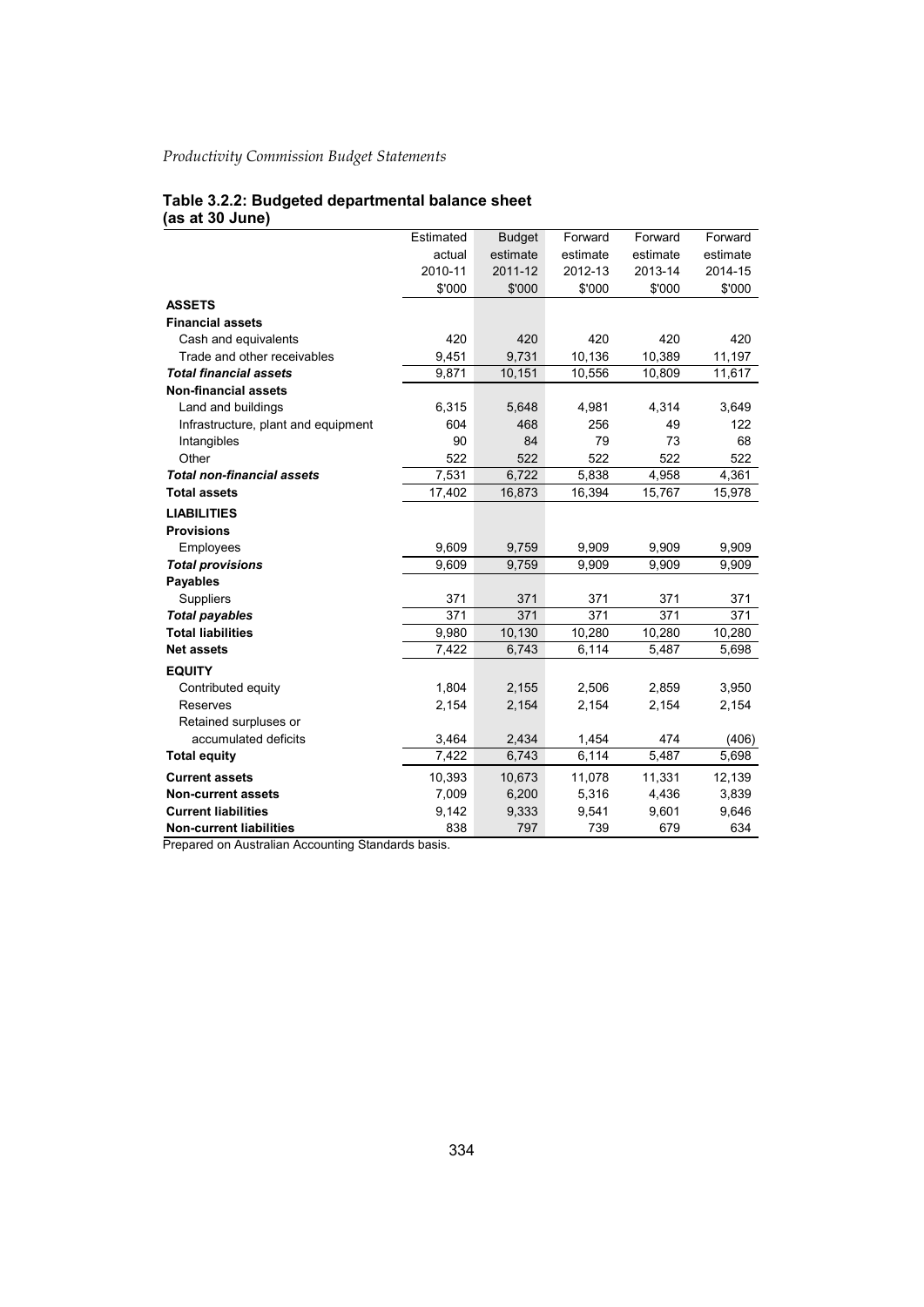# **Table 3.2.3: Budgeted departmental statement of cash flows (for the period ended 30 June)**

| estimate<br>estimate<br>estimate<br>estimate<br>actual<br>2010-11<br>2011-12<br>2012-13<br>2013-14<br>2014-15<br>\$'000<br>\$'000<br>\$'000<br>\$'000<br>\$'000<br><b>OPERATING ACTIVITIES</b><br><b>Cash received</b><br>10<br>10<br>10<br>10<br>Goods and services<br>10<br>37,729<br>33,823<br>34,150<br>Appropriations<br>33,817<br>33,845<br><b>Total cash received</b><br>37,739<br>33,827<br>33,833<br>34,160<br>33,855<br>Cash used<br>24,976<br>25,081<br>Employees<br>26,545<br>25,048<br>25,291<br>Suppliers<br>11,129<br>8,909<br>9,112<br>9,332<br>9,372<br><b>Total cash used</b><br>34,413<br>37,674<br>33,957<br>34,088<br>34,663<br>Net cash from or (used by)<br>operating activities<br>65<br>(130)<br>(255)<br>(253)<br>(808)<br><b>INVESTING ACTIVITIES</b><br><b>Cash used</b><br>Purchase of property, plant<br>4,205<br>221<br>100<br>283<br>and equipment<br>96<br><b>Total cash used</b><br>4,205<br>221<br>96<br>100<br>283<br>Net cash from or (used by)<br>investing activities<br>(4, 205)<br>(221)<br>(96)<br>(100)<br>(283)<br><b>FINANCING ACTIVITIES</b><br><b>Cash received</b><br>4,145<br>Contributed equity<br>351<br>351<br>353<br>1,091<br><b>Total cash received</b><br>4,145<br>351<br>351<br>353<br>1,091<br>Net cash from (used by)<br>financing activities<br>351<br>351<br>353<br>1,091<br>4,145<br>Net increase or (decrease)<br>in cash held<br>5<br>Cash at the beginning of<br>415<br>420<br>420<br>420<br>420<br>the reporting period<br>Cash at the end of the<br>420<br>420<br>420<br>420<br>420 |                  | Estimated | <b>Budget</b> | Forward | Forward | Forward |
|-------------------------------------------------------------------------------------------------------------------------------------------------------------------------------------------------------------------------------------------------------------------------------------------------------------------------------------------------------------------------------------------------------------------------------------------------------------------------------------------------------------------------------------------------------------------------------------------------------------------------------------------------------------------------------------------------------------------------------------------------------------------------------------------------------------------------------------------------------------------------------------------------------------------------------------------------------------------------------------------------------------------------------------------------------------------------------------------------------------------------------------------------------------------------------------------------------------------------------------------------------------------------------------------------------------------------------------------------------------------------------------------------------------------------------------------------------------------------------------------------------------------------------------------------------|------------------|-----------|---------------|---------|---------|---------|
|                                                                                                                                                                                                                                                                                                                                                                                                                                                                                                                                                                                                                                                                                                                                                                                                                                                                                                                                                                                                                                                                                                                                                                                                                                                                                                                                                                                                                                                                                                                                                       |                  |           |               |         |         |         |
|                                                                                                                                                                                                                                                                                                                                                                                                                                                                                                                                                                                                                                                                                                                                                                                                                                                                                                                                                                                                                                                                                                                                                                                                                                                                                                                                                                                                                                                                                                                                                       |                  |           |               |         |         |         |
|                                                                                                                                                                                                                                                                                                                                                                                                                                                                                                                                                                                                                                                                                                                                                                                                                                                                                                                                                                                                                                                                                                                                                                                                                                                                                                                                                                                                                                                                                                                                                       |                  |           |               |         |         |         |
|                                                                                                                                                                                                                                                                                                                                                                                                                                                                                                                                                                                                                                                                                                                                                                                                                                                                                                                                                                                                                                                                                                                                                                                                                                                                                                                                                                                                                                                                                                                                                       |                  |           |               |         |         |         |
|                                                                                                                                                                                                                                                                                                                                                                                                                                                                                                                                                                                                                                                                                                                                                                                                                                                                                                                                                                                                                                                                                                                                                                                                                                                                                                                                                                                                                                                                                                                                                       |                  |           |               |         |         |         |
|                                                                                                                                                                                                                                                                                                                                                                                                                                                                                                                                                                                                                                                                                                                                                                                                                                                                                                                                                                                                                                                                                                                                                                                                                                                                                                                                                                                                                                                                                                                                                       |                  |           |               |         |         |         |
|                                                                                                                                                                                                                                                                                                                                                                                                                                                                                                                                                                                                                                                                                                                                                                                                                                                                                                                                                                                                                                                                                                                                                                                                                                                                                                                                                                                                                                                                                                                                                       |                  |           |               |         |         |         |
|                                                                                                                                                                                                                                                                                                                                                                                                                                                                                                                                                                                                                                                                                                                                                                                                                                                                                                                                                                                                                                                                                                                                                                                                                                                                                                                                                                                                                                                                                                                                                       |                  |           |               |         |         |         |
|                                                                                                                                                                                                                                                                                                                                                                                                                                                                                                                                                                                                                                                                                                                                                                                                                                                                                                                                                                                                                                                                                                                                                                                                                                                                                                                                                                                                                                                                                                                                                       |                  |           |               |         |         |         |
|                                                                                                                                                                                                                                                                                                                                                                                                                                                                                                                                                                                                                                                                                                                                                                                                                                                                                                                                                                                                                                                                                                                                                                                                                                                                                                                                                                                                                                                                                                                                                       |                  |           |               |         |         |         |
|                                                                                                                                                                                                                                                                                                                                                                                                                                                                                                                                                                                                                                                                                                                                                                                                                                                                                                                                                                                                                                                                                                                                                                                                                                                                                                                                                                                                                                                                                                                                                       |                  |           |               |         |         |         |
|                                                                                                                                                                                                                                                                                                                                                                                                                                                                                                                                                                                                                                                                                                                                                                                                                                                                                                                                                                                                                                                                                                                                                                                                                                                                                                                                                                                                                                                                                                                                                       |                  |           |               |         |         |         |
|                                                                                                                                                                                                                                                                                                                                                                                                                                                                                                                                                                                                                                                                                                                                                                                                                                                                                                                                                                                                                                                                                                                                                                                                                                                                                                                                                                                                                                                                                                                                                       |                  |           |               |         |         |         |
|                                                                                                                                                                                                                                                                                                                                                                                                                                                                                                                                                                                                                                                                                                                                                                                                                                                                                                                                                                                                                                                                                                                                                                                                                                                                                                                                                                                                                                                                                                                                                       |                  |           |               |         |         |         |
|                                                                                                                                                                                                                                                                                                                                                                                                                                                                                                                                                                                                                                                                                                                                                                                                                                                                                                                                                                                                                                                                                                                                                                                                                                                                                                                                                                                                                                                                                                                                                       |                  |           |               |         |         |         |
|                                                                                                                                                                                                                                                                                                                                                                                                                                                                                                                                                                                                                                                                                                                                                                                                                                                                                                                                                                                                                                                                                                                                                                                                                                                                                                                                                                                                                                                                                                                                                       |                  |           |               |         |         |         |
|                                                                                                                                                                                                                                                                                                                                                                                                                                                                                                                                                                                                                                                                                                                                                                                                                                                                                                                                                                                                                                                                                                                                                                                                                                                                                                                                                                                                                                                                                                                                                       |                  |           |               |         |         |         |
|                                                                                                                                                                                                                                                                                                                                                                                                                                                                                                                                                                                                                                                                                                                                                                                                                                                                                                                                                                                                                                                                                                                                                                                                                                                                                                                                                                                                                                                                                                                                                       |                  |           |               |         |         |         |
|                                                                                                                                                                                                                                                                                                                                                                                                                                                                                                                                                                                                                                                                                                                                                                                                                                                                                                                                                                                                                                                                                                                                                                                                                                                                                                                                                                                                                                                                                                                                                       |                  |           |               |         |         |         |
|                                                                                                                                                                                                                                                                                                                                                                                                                                                                                                                                                                                                                                                                                                                                                                                                                                                                                                                                                                                                                                                                                                                                                                                                                                                                                                                                                                                                                                                                                                                                                       |                  |           |               |         |         |         |
|                                                                                                                                                                                                                                                                                                                                                                                                                                                                                                                                                                                                                                                                                                                                                                                                                                                                                                                                                                                                                                                                                                                                                                                                                                                                                                                                                                                                                                                                                                                                                       |                  |           |               |         |         |         |
|                                                                                                                                                                                                                                                                                                                                                                                                                                                                                                                                                                                                                                                                                                                                                                                                                                                                                                                                                                                                                                                                                                                                                                                                                                                                                                                                                                                                                                                                                                                                                       |                  |           |               |         |         |         |
|                                                                                                                                                                                                                                                                                                                                                                                                                                                                                                                                                                                                                                                                                                                                                                                                                                                                                                                                                                                                                                                                                                                                                                                                                                                                                                                                                                                                                                                                                                                                                       |                  |           |               |         |         |         |
|                                                                                                                                                                                                                                                                                                                                                                                                                                                                                                                                                                                                                                                                                                                                                                                                                                                                                                                                                                                                                                                                                                                                                                                                                                                                                                                                                                                                                                                                                                                                                       |                  |           |               |         |         |         |
|                                                                                                                                                                                                                                                                                                                                                                                                                                                                                                                                                                                                                                                                                                                                                                                                                                                                                                                                                                                                                                                                                                                                                                                                                                                                                                                                                                                                                                                                                                                                                       |                  |           |               |         |         |         |
|                                                                                                                                                                                                                                                                                                                                                                                                                                                                                                                                                                                                                                                                                                                                                                                                                                                                                                                                                                                                                                                                                                                                                                                                                                                                                                                                                                                                                                                                                                                                                       |                  |           |               |         |         |         |
|                                                                                                                                                                                                                                                                                                                                                                                                                                                                                                                                                                                                                                                                                                                                                                                                                                                                                                                                                                                                                                                                                                                                                                                                                                                                                                                                                                                                                                                                                                                                                       |                  |           |               |         |         |         |
|                                                                                                                                                                                                                                                                                                                                                                                                                                                                                                                                                                                                                                                                                                                                                                                                                                                                                                                                                                                                                                                                                                                                                                                                                                                                                                                                                                                                                                                                                                                                                       |                  |           |               |         |         |         |
|                                                                                                                                                                                                                                                                                                                                                                                                                                                                                                                                                                                                                                                                                                                                                                                                                                                                                                                                                                                                                                                                                                                                                                                                                                                                                                                                                                                                                                                                                                                                                       |                  |           |               |         |         |         |
|                                                                                                                                                                                                                                                                                                                                                                                                                                                                                                                                                                                                                                                                                                                                                                                                                                                                                                                                                                                                                                                                                                                                                                                                                                                                                                                                                                                                                                                                                                                                                       |                  |           |               |         |         |         |
|                                                                                                                                                                                                                                                                                                                                                                                                                                                                                                                                                                                                                                                                                                                                                                                                                                                                                                                                                                                                                                                                                                                                                                                                                                                                                                                                                                                                                                                                                                                                                       |                  |           |               |         |         |         |
|                                                                                                                                                                                                                                                                                                                                                                                                                                                                                                                                                                                                                                                                                                                                                                                                                                                                                                                                                                                                                                                                                                                                                                                                                                                                                                                                                                                                                                                                                                                                                       |                  |           |               |         |         |         |
|                                                                                                                                                                                                                                                                                                                                                                                                                                                                                                                                                                                                                                                                                                                                                                                                                                                                                                                                                                                                                                                                                                                                                                                                                                                                                                                                                                                                                                                                                                                                                       | reporting period |           |               |         |         |         |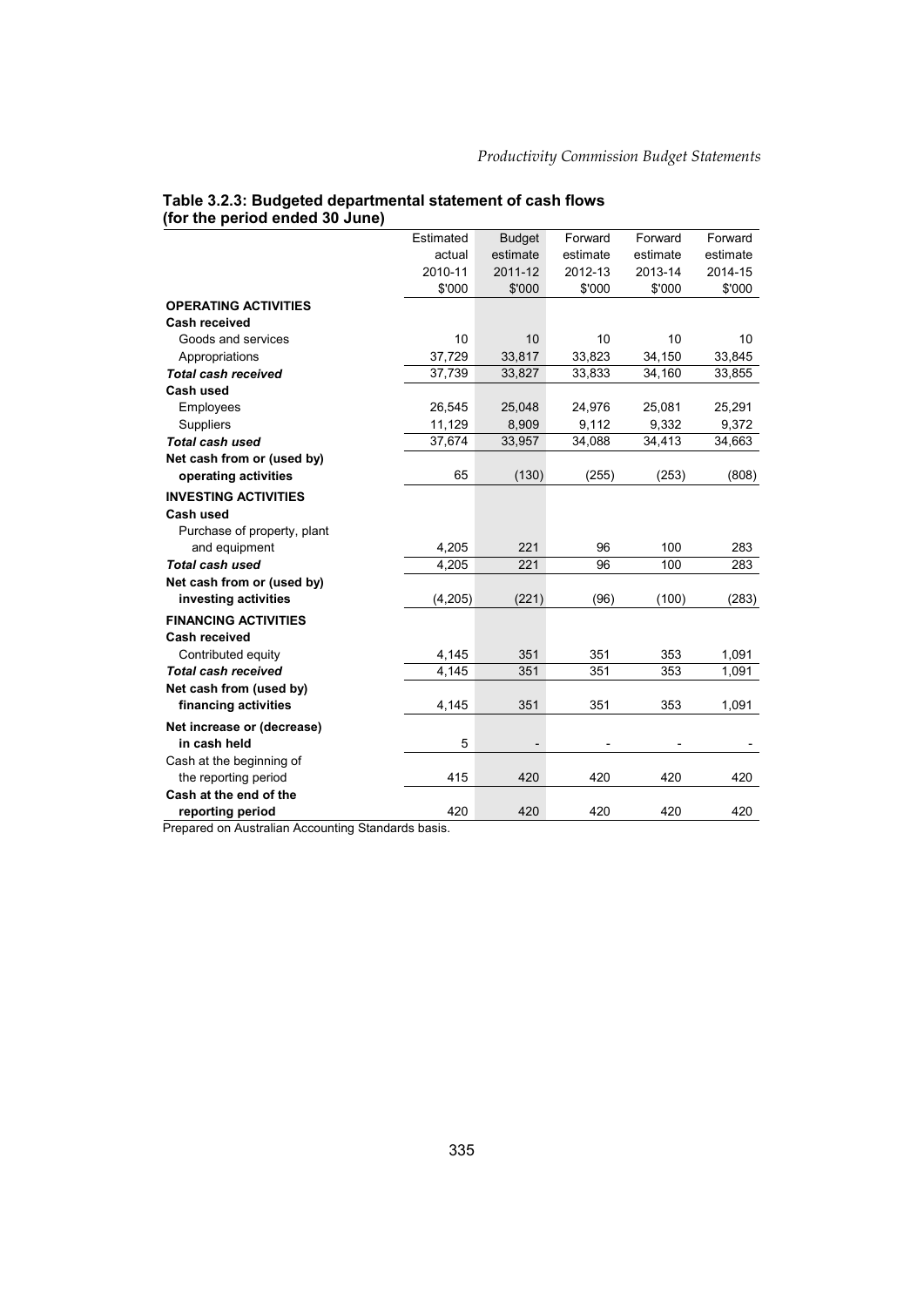|                                | Table 3.2.4: Departmental statement of changes in equity - summary of |
|--------------------------------|-----------------------------------------------------------------------|
| movement (budget year 2011-12) |                                                                       |

|                                       |                          | Asset       |          | Contributed |         |
|---------------------------------------|--------------------------|-------------|----------|-------------|---------|
|                                       | Retained                 | revaluation | Other    | equity/     | Total   |
|                                       | surpluses                | reserve     | reserves | capital     | equity  |
|                                       | \$'000                   | \$'000      | \$'000   | \$'000      | \$'000  |
| Opening balance as at 1 July 2011     |                          |             |          |             |         |
| Balance carried forward from          |                          |             |          |             |         |
| previous period                       | 3,464                    | 2,154       |          | 1,804       | 7,422   |
| <b>Adjusted opening balance</b>       | 3.464                    | 2,154       | -        | 1,804       | 7,422   |
| <b>Comprehensive income</b>           |                          |             |          |             |         |
| Surplus (deficit) for the period      | (1,030)                  |             |          |             | (1,030) |
| Total comprehensive income            |                          |             |          |             |         |
| recognised directly in equity         | (1,030)                  |             |          |             | (1,030) |
| <b>Transactions with owners</b>       |                          |             |          |             |         |
| Contributions by owners               |                          |             |          |             |         |
| Appropriation (departmental           |                          |             |          |             |         |
| capital budget)                       | $\overline{\phantom{a}}$ |             |          | 351         | 351     |
| <b>Total transactions with owners</b> | $\overline{\phantom{0}}$ |             |          | 351         | 351     |
| <b>Estimated closing balance</b>      |                          |             |          |             |         |
| as at 30 June 2012                    | 2.434                    | 2.154       |          | 2,155       | 6.743   |

Prepared on Australian Accounting Standards basis.

#### **Table 3.2.5: Departmental capital budget (DCB) statement**

|                                         | Estimated | <b>Budget</b> | Forward  | Forward  | Forward  |
|-----------------------------------------|-----------|---------------|----------|----------|----------|
|                                         | actual    | estimate      | estimate | estimate | estimate |
|                                         | 2010-11   | 2011-12       | 2012-13  | 2013-14  | 2014-15  |
|                                         | \$'000    | \$'000        | \$'000   | \$'000   | \$'000   |
| <b>CAPITAL APPROPRIATIONS</b>           |           |               |          |          |          |
| Capital budget - Bill 1 - DCB           | 4,145     | 351           | 351      | 353      | 1,091    |
| <b>Total capital appropriations</b>     | 4,145     | 351           | 351      | 353      | 1,091    |
| Represented by:                         |           |               |          |          |          |
| Purchase of non-financial assets        | 4,145     | 221           | 96       | 100      | 283      |
| Other                                   |           | 130           | 255      | 253      | 808      |
| <b>Total represented by</b>             | 4,145     | 351           | 351      | 353      | 1,091    |
| <b>PURCHASE OF NON-FINANCIAL ASSETS</b> |           |               |          |          |          |
| Funded by capital appropriation - DCB   | 4,145     | 221           | 96       | 100      | 283      |
| Funded internally from departmental     |           |               |          |          |          |
| resources                               | 60        |               |          |          |          |
| <b>TOTAL</b>                            | 4,205     | 221           | 96       | 100      | 283      |
| <b>RECONCILIATION OF CASH</b>           |           |               |          |          |          |
| <b>USED TO ACQUIRE ASSETS</b>           |           |               |          |          |          |
| TO ASSET MOVEMENT TABLE                 |           |               |          |          |          |
| Total purchases                         | 4,205     | 221           | 96       | 100      | 283      |
| Total cash used to                      |           |               |          |          |          |
| acquire assets                          | 4,205     | 221           | 96       | 100      | 283      |